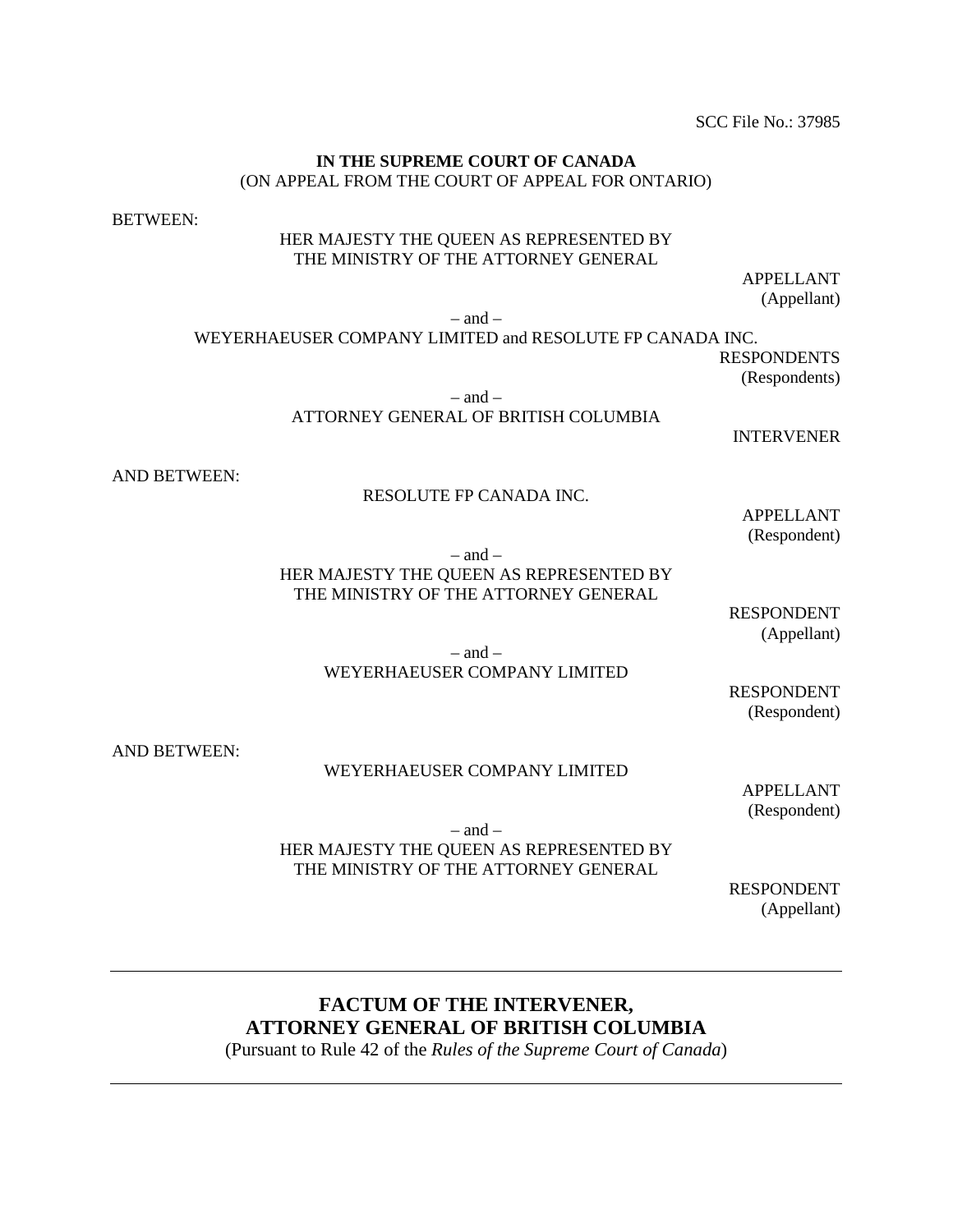### **Ministry of Attorney General Legal Services Branch**

P.O. Box 9280 Stn Prov Govt 1001 Douglas Street Victoria, BC V8W 9J7 Fax: 250-356-9154

# **J. Gareth Morley**

Tel: 250-952-7644 Email: [gareth.morely@gov.bc.ca](mailto:gareth.morely@gov.bc.ca)

# **Elizabeth J. Rowbotham**

Tel: 604-660-3029 Email: [elizabeth.rowbotham@gov.bc.ca](mailto:elizabeth.rowbotham@gov.bc.ca)

Counsel for the Intervener, Attorney General of British Columbia

## **Michael J. Sobkin**

331 Somerset Street West Ottawa, ON K2P 0J7 Tel: 613-282-1712 Fax: 613-288-2896 Email: [msobkin@sympatico.ca](mailto:msobkin@sympatico.ca)

Agent for the Intervener, Attorney General of British Columbia

# **Ministry of the Attorney General**

Crown Law Office – Civil 720 Bay Street, 8th Floor Toronto, ON M7A 2S9 Fax: 416-326-4181

# **Leonard F. Marsello**

Tel: 416-326-4939 Email: [leonard.marsello@ontario.ca](mailto:leonard.marsello@ontario.ca)

# **Tamara D. Barclay**

Tel: 416-326-4103 Email: [tamara.barclay@ontario.ca](mailto:tamara.barclay@ontario.ca)

# **Nansy Ghobrial**

Tel: 416-326-7246 Email: [nansy.ghobrial@ontario.ca](mailto:nansy.ghobrial@ontario.ca)

Counsel for the Appellant/Respondent, Her Majesty the Queen as represented by the Ministry of the Attorney General

# **Supreme Advocacy LLP**

100-340 Gilmour Street Ottawa, ON K2P 0R3 Fax: 613-695-8580

# **Marie-France Major**

Tel: 613-695-8855 Email: [mfmajor@supremeadvocacy.ca](mailto:mfmajor@supremeadvocacy.ca)

Agent for the Appellant/Respondent, Her Majesty the Queen as represented by the Ministry of the Attorney General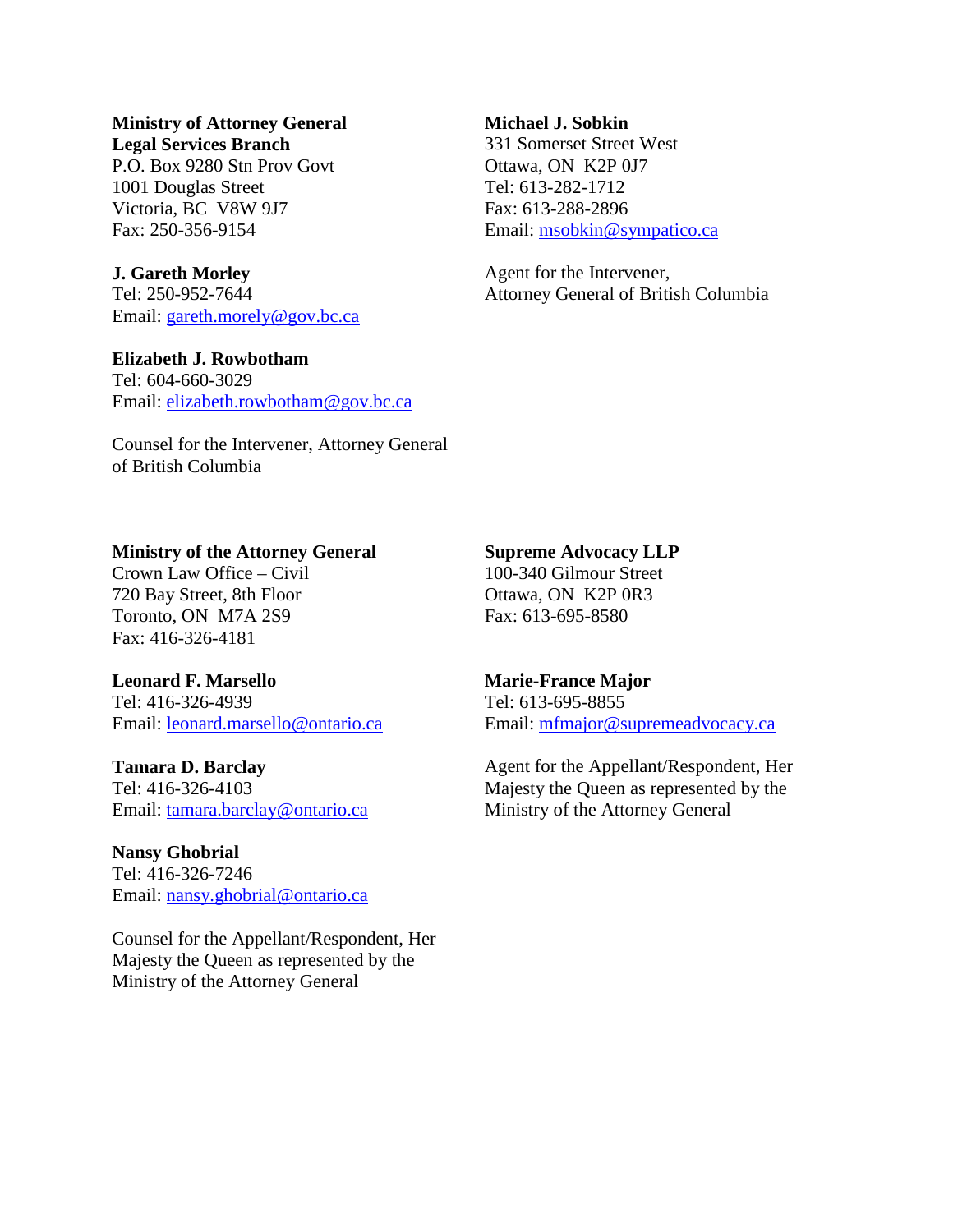# **Borden Ladner Gervais LLP**

Barristers & Solicitors Suite 3400, 22 Adelaide Street West Toronto, ON M5H 4E3 Fax: 416-367-6749

**Christopher D. Bredt** Tel: 416-367-6165 Email: cbredt@blg.com

**Markus Kremer** Tel: 416-367-6658 Email: mkremer@blg.com

### **Borden Ladner Gervais LLP**

World Exchange Plaza Suite 1300, 100 Queen Street Ottawa, ON K1P 1J9 Fax: 613-230-8842

### **Nadia Effendi**

Tel: 613-237-5160 Email: neffendi@blg.com

Agent for the Appellant/Respondent, Weyerhaeuser Company Limited

### **Alannah Fotheringham** Tel: 416-367-6394 Email: afotheringham@blg.com

Counsel for the Appellant/Respondent, Weyerhaeuser Company Limited

# **Torys LLP**

Barristers & Solicitors  $30<sup>th</sup>$  Floor, 79 Wellington Street Box 270, TD South Tower Toronto, ON M5K 1N2 Fax: 416-865-7380

## **Andrew Bernstein**

Tel: 416-865-7678 Email: abernstein@torys.com

**Jeremy R. Opolsky** Tel: 416-865-8117 Email: jopolsky@torys.com

**Jonathan Silver** Tel: 416-865-8198 Email: jsilver@torys.com

Counsel for the Appellant/Respondent, Resolute FP Canada Inc.

**Power Law** Suite 1003, 130 Albert Street Ottawa, ON K1P 5G4 Fax: 613-702-5573

# **Maxine Vincelette**

Tel: 613-702-5573 Email: mvinceltette@powerlaw.ca

Agent for the Appellant/Respondent, Resolute FP Canada Inc.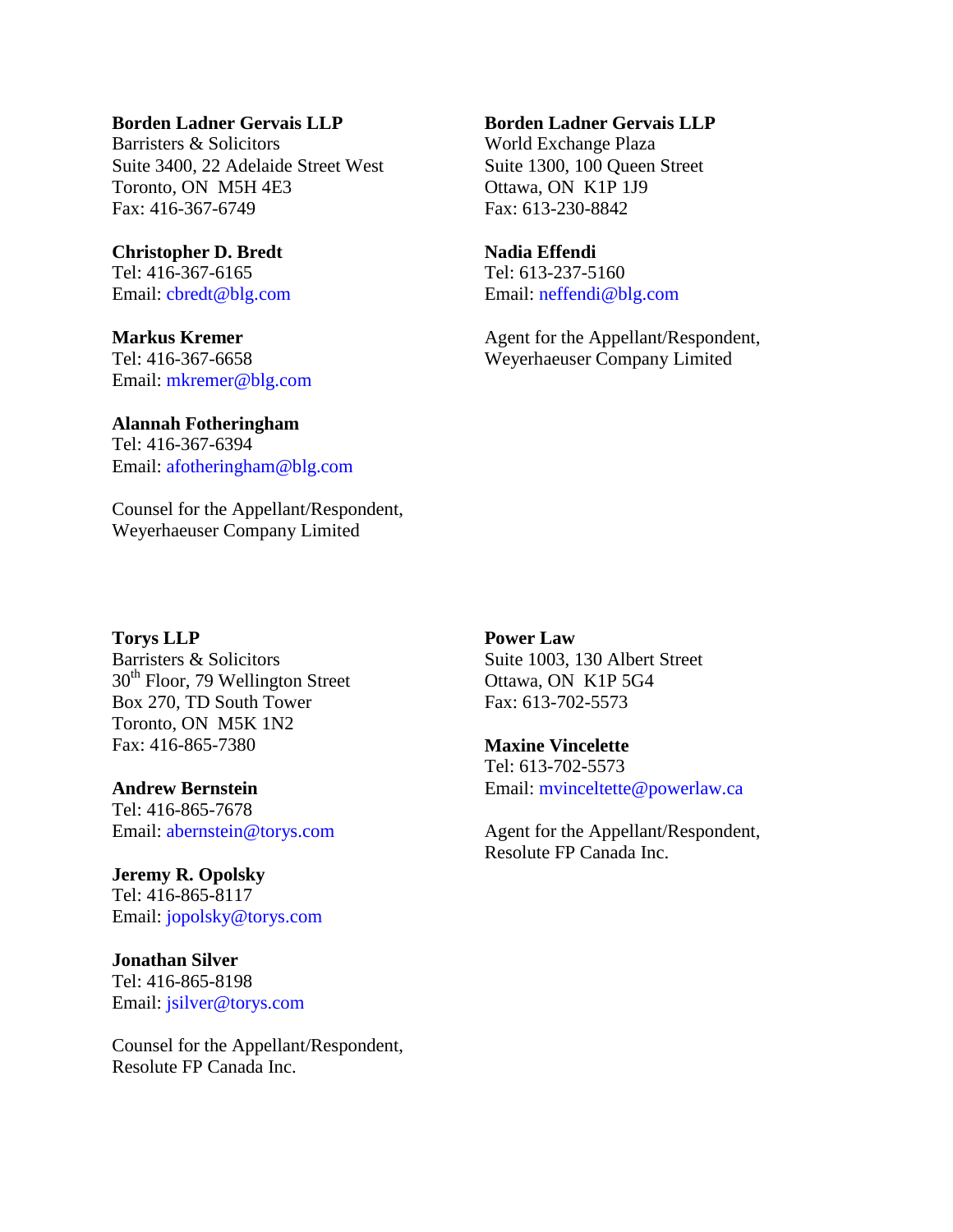# **TABLE OF CONTENTS**

| <b>PART I: CONCISE OVERVIEW OF POSITION</b>                                                         | 1            |
|-----------------------------------------------------------------------------------------------------|--------------|
| <b>PART II: POSITION ON QUESTIONS IN ISSUE</b>                                                      | $\mathbf{1}$ |
| <b>PART III: ARGUMENT</b>                                                                           | 2            |
| <b>Basic Constitutional Principles</b>                                                              | 2            |
| Crown Contracts <i>Presumed</i> Not to Contain a Future Legislation Indemnity                       | 3            |
| Crown Contracts Can Contain Future Legislation Indemnity                                            | 5            |
| Legislation Can Restrict Crown Capacity:<br>Procedural Fairness and Indirect Fettering              | 6            |
| No Need for "Business Contract" Exception:<br>Reconciling Wells and Pacific National Investments #1 | 7            |
| Conclusion                                                                                          | 9            |
| <b>PART IV: TABLE OF AUTHORITIES</b>                                                                | 11           |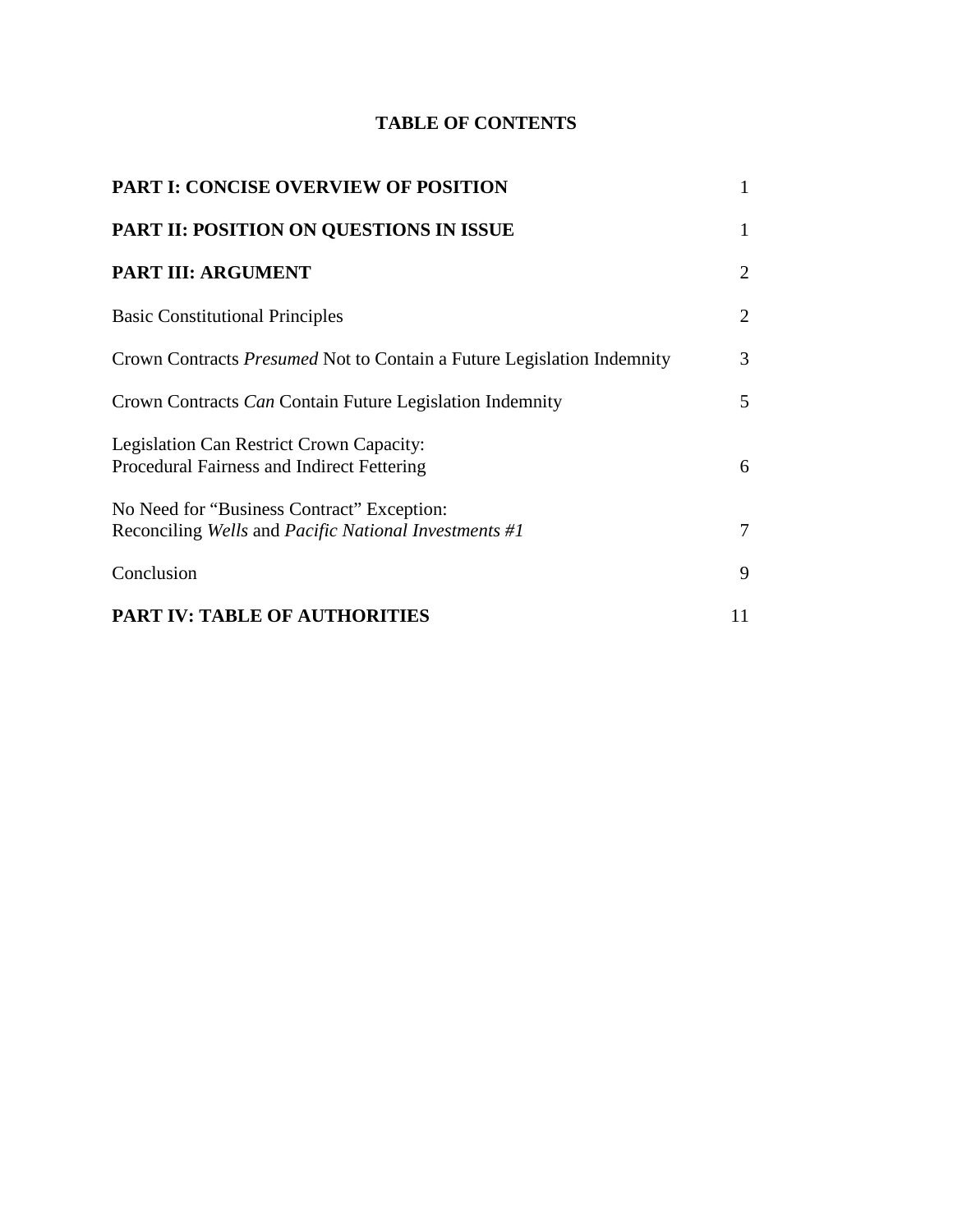### **PART I: CONCISE OVERVIEW OF POSITION**

1. The courts below held that a 1985 indemnity entered into by the Crown in right of Ontario ("Ontario") created liability for expenses incurred as a result of a 2011 environmental regulatory order issued under the authority of a 1990 statute. This raises two fundamental issues:

2. *Capacity*: Can the Crown make a contractual promise to pay damages arising from acts taken under as-yet-unenacted legislation (a "Future Legislation Indemnity")?

3. *Interpretation:* If so, when should a court find that a contract entered into on behalf of the Crown ("Crown Contract") includes a Future Legislation Indemnity?

4. The position of the Attorney General of British Columbia ("AGBC") is that the Crown *can* include a Future Legislation Indemnity in a contract, but in the absence of clear contractual language, there is a presumption that it *did not*.

5. The AGBC accepts the facts as stated in Ontario's factum.

# **PART II: POSITION ON QUESTIONS IN ISSUE**

6. The AGBC intervenes only on the fourth question raised by Ontario's appeal, <sup>[1](#page-4-0)</sup> "Did the Court of Appeal err in failing to correct the motions judge's decision that the 1985 Indemnity was a business agreement to which the indirect fettering rule did not apply and otherwise in the manner in which they applied *Pacific National Investments*?"[2](#page-4-1)

7. The AGBC's position on this question is as follows:

a. Although sometimes used to refer to a (mandatory or presumptive) rule against a Future Legislation Indemnity in contracts of public bodies, the phrase "indirect fettering" is better understood as an implied statutory limit on the capacity of a public body to offer an indemnity in relation to a decision for which its constituent statute imposes a duty of procedural fairness. In this sense, "indirect fettering"

<span id="page-4-0"></span><sup>1</sup> Factum of Appellant, Her Majesty the Queen as represented by the Ministry of the Attorney General, para. 65.

<span id="page-4-1"></span><sup>2</sup> *[Pacific National Investments v. Victoria \(City\)](https://www.canlii.org/en/ca/scc/doc/2000/2000scc64/2000scc64.html?resultIndex=1)*, [2002] SCR 919, 2000 SCC 64 [*PNI #1*].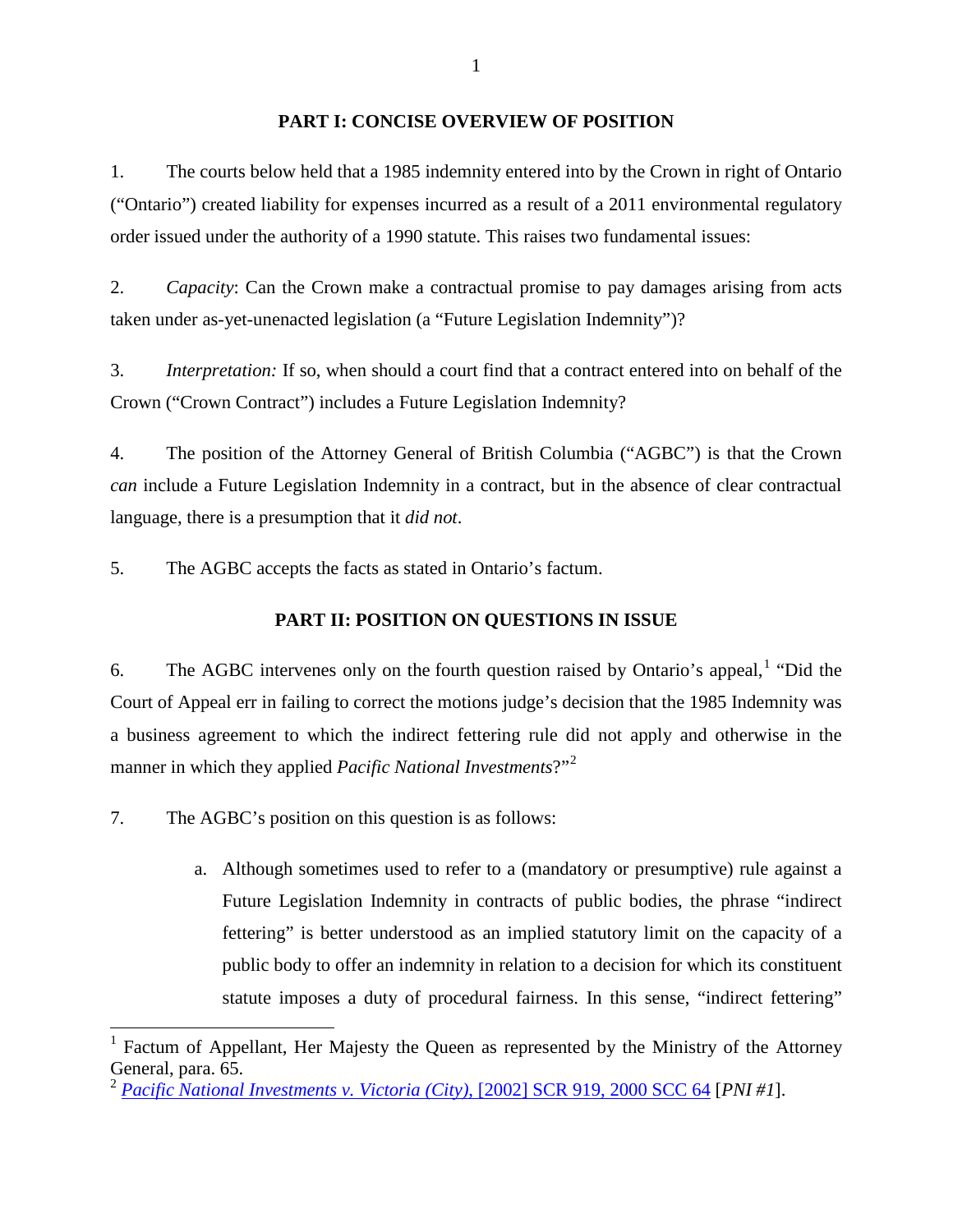does not apply to the Crown in relation to a Future Legislation Indemnity.

- b. However, there is a rule that Crown Contracts are presumed not to provide for a Future Legislation Indemnity and it is an error of law not to consider this presumption.
- c. Unlike in the case where there is a rule against indirect fettering narrowly understood, this rule is a presumption, not a restriction on capacity. A Crown Contract can provide for a Future Legislation Indemnity if the Crown uses clear language.
- d. The distinction between "business agreements" and other contracts entered into by the Crown is unhelpful and should be abandoned. *[Wells v. Newfoundland,](http://canlii.ca/t/1fqjf)* [1999] [3 SCR 199 \[](http://canlii.ca/t/1fqjf)*Wells*] and *[PNI #1](http://canlii.ca/t/522z)* can be reconciled without this concept.

## **PART III: ARGUMENT**

## **Basic Constitutional Principles**

8. The executive branch of government is embodied in the Sovereign or the "Crown." The Crown is a person and, unless restricted by the Constitution or by statute, has the same inherent powers to contract as any other person.<sup>[3](#page-5-0)</sup> If an individual or private corporation has the capacity to make a contractual promise, then, in the absence of a constitutional or statutory rule to the contrary, so does the Crown.

9. In a Constitution "similar in principle to that of the United Kingdom", the Legislature (the "Crown-in-Parliament") is legally supreme, subject only to the provisions of the Constitution itself.<sup>[4](#page-5-1)</sup> The executive branch is legally subordinate to the legislative branch and under the conventions of responsible government must maintain its confidence. There are three relevant implications of this principle.

<span id="page-5-0"></span><sup>3</sup> *[Verreault \(J.E.\) & Fils Ltée v.](http://canlii.ca/t/1z6dl) Québec*, [1977] 1 SCR 41, p. 47; *[Bank of Montreal v. Québec ,](http://canlii.ca/t/1z76w)*  [\[1979\] 1 SCR 565,](http://canlii.ca/t/1z76w) p. 574; *[Québec v. Labrecque,](http://canlii.ca/t/1mjvt)* [1980] 2 SCR 1057, p. 1082.

<span id="page-5-1"></span><sup>4</sup> *Reference re Pan*‑*[Canadian Securities Regulation](http://canlii.ca/t/hw0hz#par52)*, 2018 SCC 48, para. 53ff.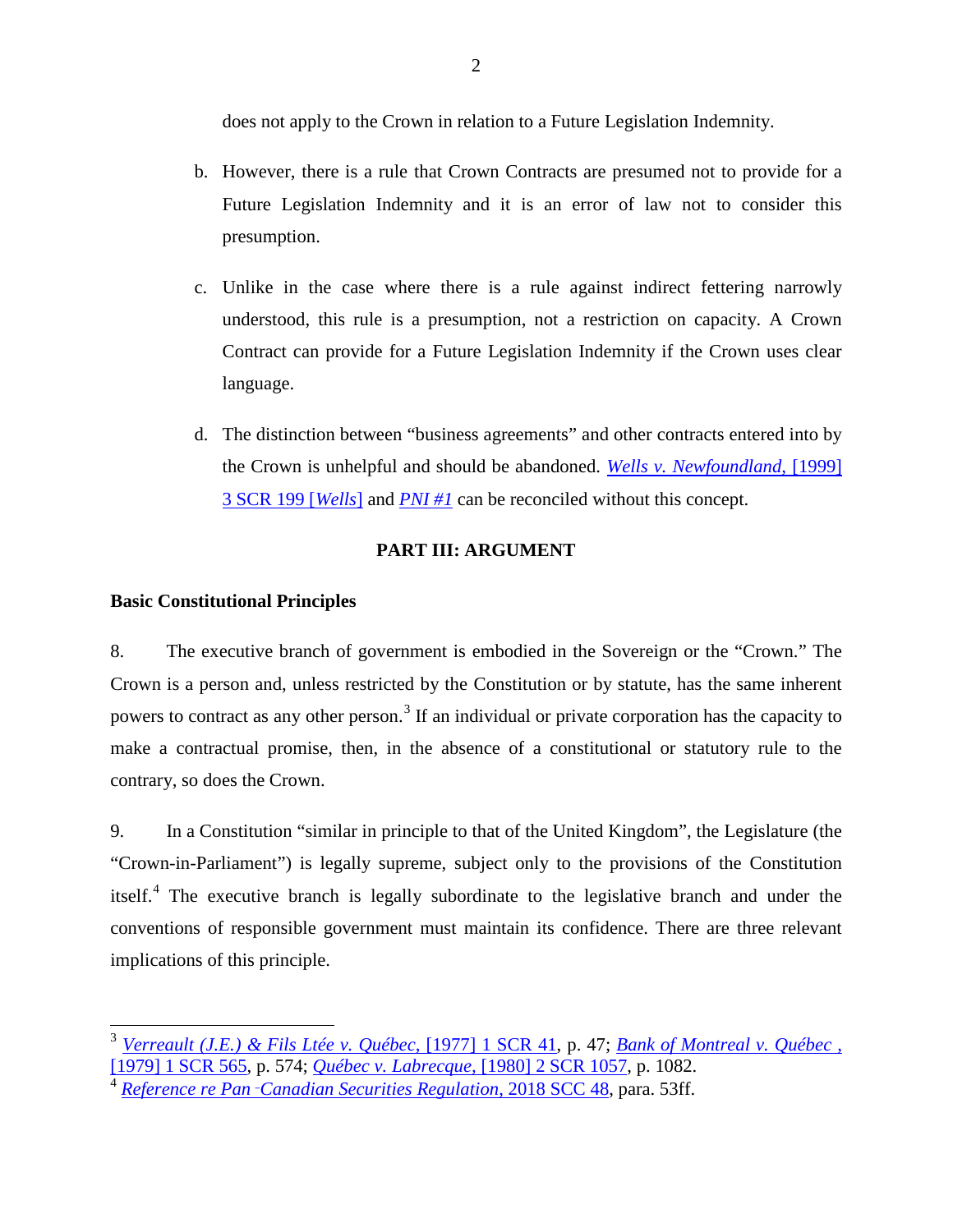10. First, the Legislature can, if it wishes, limit the capacity of the Crown to contract through legislation.<sup>[5](#page-6-0)</sup> Whether it has done so is an ordinary matter of statutory interpretation.

11. Second, the Crown cannot prevent the Legislature from enacting legislation. As there is no constitutional guarantee against breach of a Crown Contract,<sup>[6](#page-6-1)</sup> this would include legislation that would abrogate a commitment found in a Crown Contract without compensation.[7](#page-6-2)

12. Third, the Crown cannot be presumed responsible for future acts of the Legislature, since the Crown is only one part of, and legally subordinate to, the Legislature.

# **Crown Contracts** *Presumed* **Not to Contain a Future Legislation Indemnity**

13. Following from these basic constitutional principles, courts have long held that the Crown is, at minimum, presumed not to include a Future Legislation Indemnity in its contracts. The Privy Council in 1950 held that a tax concession to a railway to promote investment from a railway company could not easily be interpreted to be a contractual offer on the part of the executive that would be breached if the legislation implementing the concession were repealed:

The whole arrangement would have broken down if the Provincial Legislature had refused to enact that section. But much more than this would be needed before the existence of a contractual obligation to procure its enactment could be inferred. Even more difficult to infer in their Lordships' opinion would be any intention of a contractual nature that the section when enacted should remain for all time upon the statute book.<sup>[8](#page-6-3)</sup>

14. This presumption makes sense in light of the basic principle of contractual interpretation that terms are not to be implied unless there is a clear custom or known usage "in the trade" or they are necessary to give business efficacy to a contract.<sup>[9](#page-6-4)</sup> But there are also specifically public law reasons for a presumption against a Future Legislation Indemnity. The advisors of the Crown are responsible to, and get their democratic legitimacy from, a specific parliament that must meet the electorate at least every five years, as required by s. 4 of the *Canadian Charter of Rights and* 

<span id="page-6-1"></span>

<span id="page-6-2"></span>

<span id="page-6-0"></span><sup>&</sup>lt;sup>5</sup> R. v. Woodbrun [\(1898\), 29 SCR 112.](http://canlii.ca/t/ggx6z)<br>
<sup>6</sup> [Bacon v. Saskatchewan Crop Insurance Corp.](http://canlii.ca/t/1l770), [1999] 11 WWR 51 (Sask CA).<br>
<sup>7</sup> Wells, [para. 42.](http://canlii.ca/t/1fqjf#par41)<br>
<sup>8</sup> [British Columbia v. Equimalt and Nanaimo Railway Co.](http://canlii.ca/t/gcj25) [1950] 1 DLR 305 (JCPC) [

<span id="page-6-4"></span><span id="page-6-3"></span><sup>&</sup>lt;sup>9</sup> [Canadian Pacific Hotels Ltd. v. Bank of Montreal](http://canlii.ca/t/1ftm7), [1987] 1 SCR 711.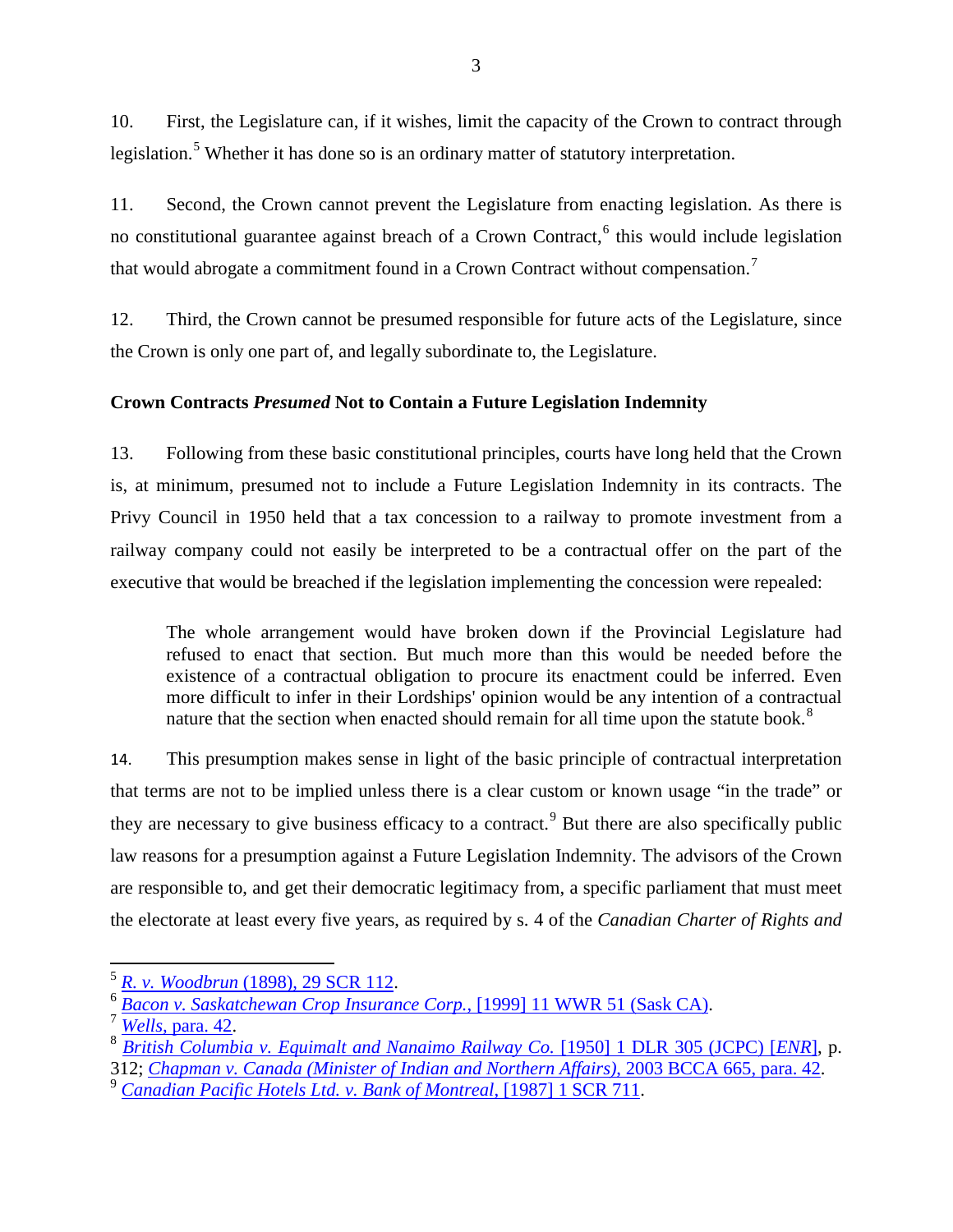*Freedoms.* For the Crown's current advisors to create legal liability for the treasury if future parliaments enact laws should require clear language, so that such a decision can be transparent and subject to accountability.

15. There is also an argument based on the need for symmetry between the sort of language that can create a Future Legislation Indemnity in contract with that required to extinguish a Future Legislation Indemnity in a statute. As *Wells* holds, if the Crown creates a Future Legislation Indemnity, future statutes – even those that require the Crown to act contrary to the contract – can only extinguish the Indemnity with very clear language.<sup>[10](#page-7-0)</sup> In the absence of a corresponding and symmetric presumption against the *creation* of a Future Legislation Indemnity in an ordinary Crown Contract, there is the potential for third parties to argue that "business necessity" or unclear language gives rise to a Future Legislation Indemnity, while then arguing that legislation clearly intended to impose an obligation on them has failed to be sufficiently clear about whether they can pass the cost of this obligation on to the taxpayer.

16. Without requirements of clarity at both ends, this one-way ratchet will be unfair to taxpayers, conducive to lack of transparency and regulatory capture, incentivize long-shot litigation and promote regulatory chill. Moreover, if it becomes too easy for businesses to argue that new legislation entitles them to compensation based on implicit transactions in the past, legislatures may react by routinely attaching "no liability" clauses to statutes. This will in turn defeat contractual expectations in the exceptional cases where a Future Legislation Indemnity was explicitly contemplated.

17. The AGBC submits that just as clear statutory language is necessary to defeat a breach of contract claim resulting from a change in legislation, clear contractual language is necessary to create a Future Legislation Indemnity. An example of such would be an express reference to "liabilities arising under future legislation."

18. To the extent the trial judge did not address the principle that the Crown is presumed not to offer a Future Legislation Indemnity, this would be an error of law.

<sup>4</sup>

<span id="page-7-0"></span><sup>10</sup> *Wells*[, para. 41.](http://canlii.ca/t/1fqjf#par40)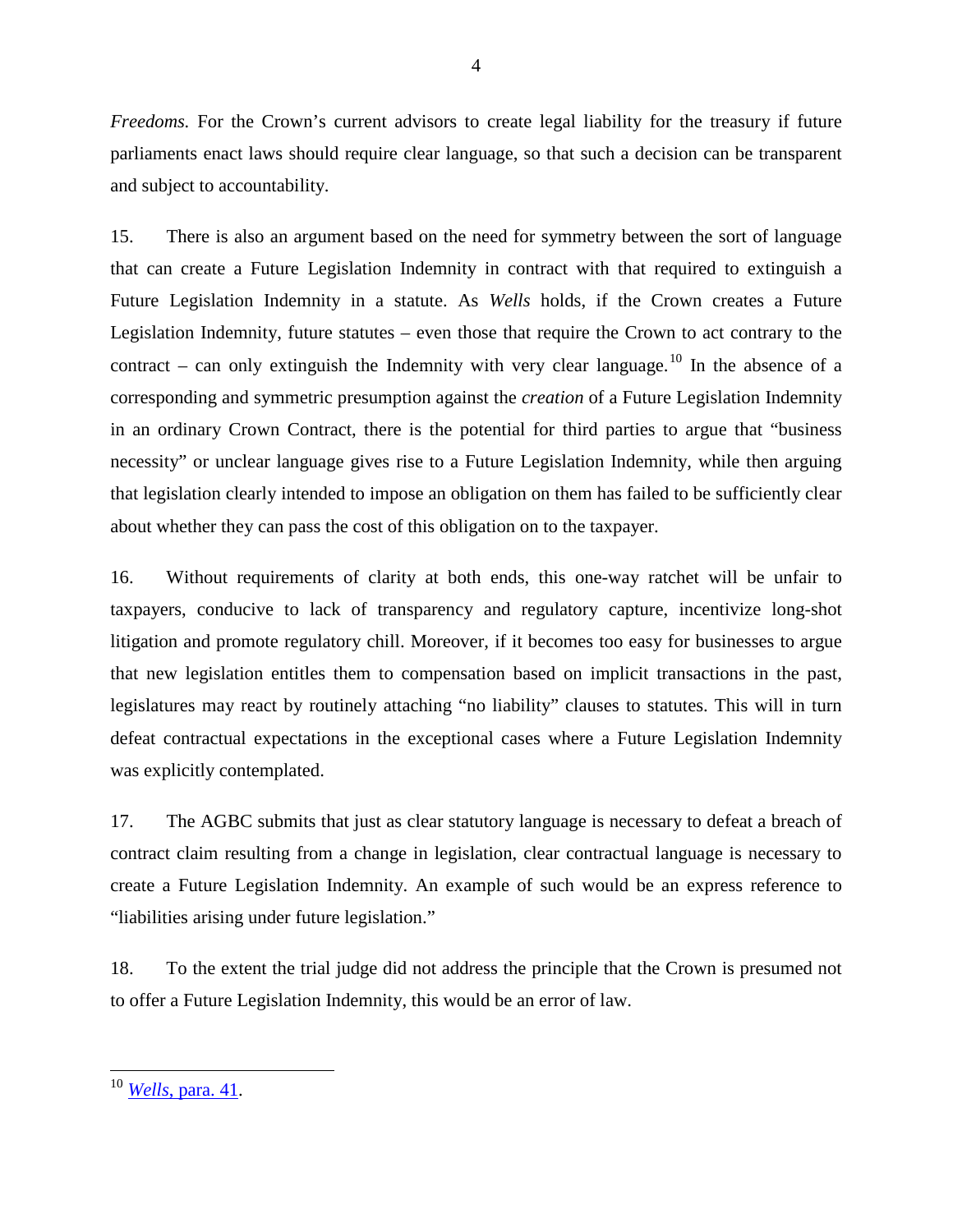19. To be sure, there are sometimes valid public policy reasons to grant a Future Legislation Indemnity. Governments inevitably limit the options of their successors to some extent. As long as it is transparent what the Crown is doing, the decision to offer a Future Legislation Indemnity is a choice for which a particular government can be held to account.

20. The *ENR* decision is sometimes taken as creating a "constitutional rule" not only that the Crown is *presumed* not to promise damages in the event of future legislation, but that it *cannot* do so. Read carefully, however, it says the opposite. In its review of the facts, the Judicial Committee pointed out that while there were contractual documents between the federal Crown and the investors who constituted the Esquimalt and Nanaimo Railway, the only communication from the province was in the form of the statutory language itself. The Judicial Committee noted that a section of an Act *could* be interpreted as an offer by the executive capable of being accepted by the subject, but required clear language before it would interpret the statute before it that way.[11](#page-8-0) *ENR* stands for the principle that for "constitutional" (i.e., public law) reasons, the Crown is presumed not to offer to pay damages in the event of legislative change, but it does not say this is because the Crown is incapable of doing so.

21. The general principle is that the Crown has the contractual powers of other persons (the "subject"). Since a subject can offer to pay compensation in the event future legislation is enacted (for example, in the form of political risk insurance), so too can the Crown.<sup>[12](#page-8-1)</sup>

22. Legislative supremacy as a constitutional principle is not negated by executive agreements committing to a particular legislative course of action. The Crown *cannot* fetter the Legislature, not in the sense that fettering is *forbidden* or *unlawful* but in the sense that it is *impossible*. One parliament can try to bind another: for example, by enacting that certain legislation cannot be repealed or amended except after the approval of the electorate or some other group. Although such laws are valid, they are ultimately ineffective, since the provisions which purport to dictate future legislative action can themselves be repealed by an ordinary

<span id="page-8-0"></span><sup>11</sup> *ENR,* p. 314.

<span id="page-8-1"></span><sup>12</sup> *Wells*[, para. 41.](http://canlii.ca/t/1fqjf#par40)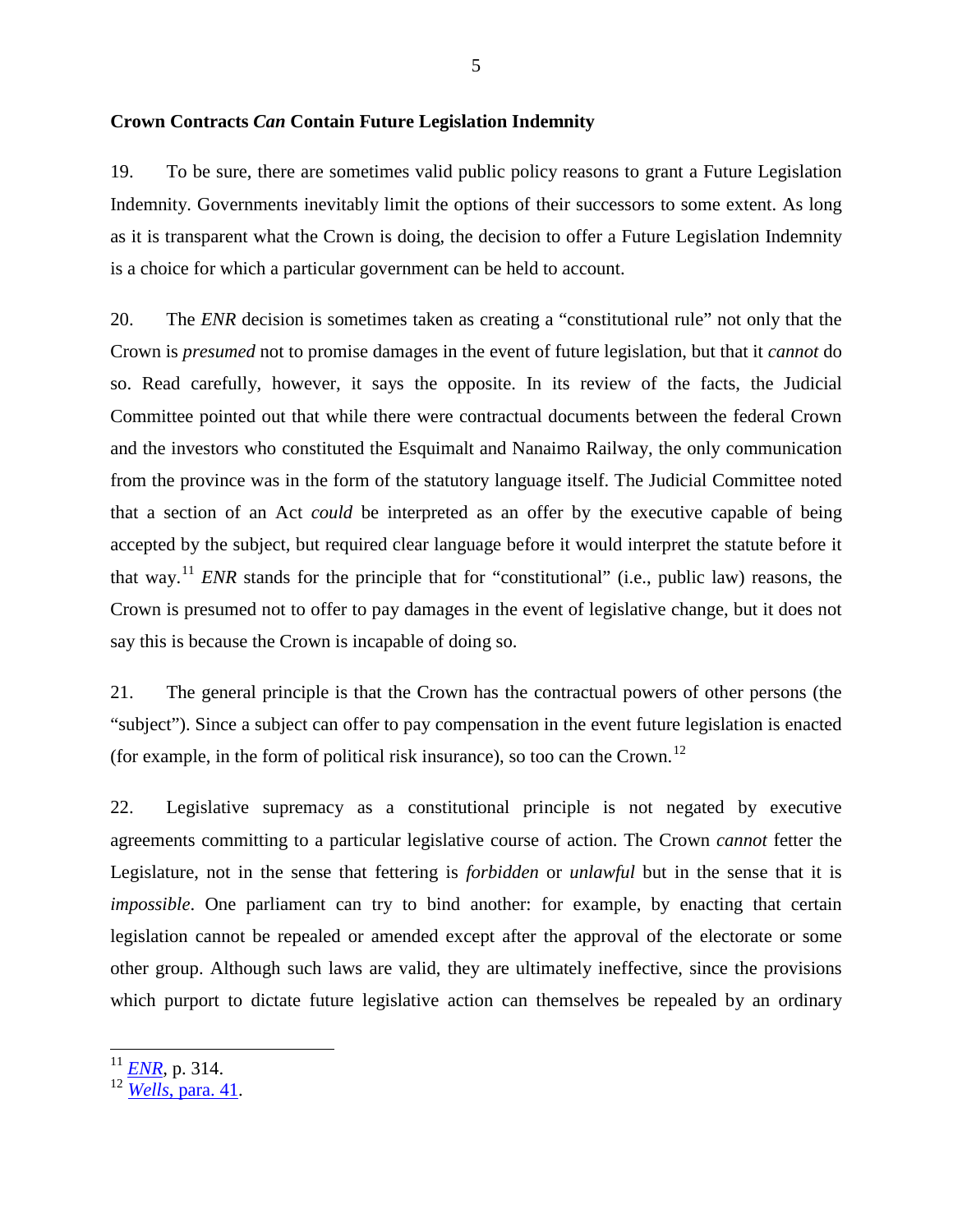majority of the legislature and royal assent.<sup>[13](#page-9-0)</sup> Similarly, executive governments can enter into agreements with third parties about the content of future legislation, but these agreements will prove ineffective if future legislatures act contrary to them.<sup>[14](#page-9-1)</sup> This does not render those agreements invalid, just dependent on a majority of the legislature continuing to consider it inexpedient to abrogate them.

## **Legislation Can Restrict Crown Capacity: Procedural Fairness and Indirect Fettering**

23. Legislation can restrict the capacity of the Crown to contract either expressly – as with section 72 of British Columbia's *Financial Administration Act*, [15](#page-9-2) which restricts the power to give an indemnity or guarantee except in accordance with the *Indemnities and Guarantees Regulation*<sup>[16](#page-9-3)</sup> – or by implication. An important category of implied restriction on Crown capacity to contract is the line of "fettering" cases. The AGBC says these are best understood as cases where the statute creates a public-law duty on a public body that is incompatible with the kind of contractual promise alleged.

24. In many of these cases, the statute gives rise to a duty of procedural fairness that is incompatible with a contractual promise to compensate one party or interest in the event a decision is made in favour of the other. In other cases, the statute implicitly periodically opens up a government franchise or contractual opportunity to competitive bidding, a prospect incompatible with a perpetual renewal clause for example. This concept of "indirect fettering" is narrower than the canonical statements in *Rederiaktiebolaget Amphitrite*[17](#page-9-4) and *Dominion of Canada Postage Stamp Vending Co*, [18](#page-9-5) but together with a presumption against a Future Legislation Indemnity, it explains most of the cases and has the merit of being consistent with the basic constitutional principle that the Crown has the private rights of the subject except as restricted by statute. This conception is more closely aligned with contemporary practice.

<span id="page-9-0"></span><sup>&</sup>lt;sup>13</sup> *Canadian Taxpayers Federation v. Ontario* (2004) 73 OR (3d) 621 (SCJ); *Canada v. Friends* of the Canadian Wheat Board, 2012 FCA 183.<br><sup>14</sup> West Lakes Ltd. *y. South Australia (1000)* 25 S. 1. 2. 2. 2. 2. 2. 2. 2. 2.

<span id="page-9-1"></span>*West Lakes Ltd. v. South Australia* (1980), 25 S.A.S.R. 389, **AGBC BOA, Tab 3**; *[Bacon](http://canlii.ca/t/1l770)*; *[Pan-](http://canlii.ca/t/hw0hz#par66)*[Canadian Securities Reference,](http://canlii.ca/t/hw0hz#par66) para. 67.<br>
<sup>15</sup> [RSBC 1986, c. 138.](http://www.bclaws.ca/civix/document/id/complete/statreg/96138_01#section72)<br>
<sup>16</sup> [B.C. Reg. 153/2018.](http://www.bclaws.ca/civix/document/id/complete/statreg/153_2018)<br>
<sup>17</sup> Rederiaktiebolaget Amphitrite v. R., [1921] 3 K.B. 500, p. 503, **AGBC BOA, Tab 2**.<br>
<sup>17</sup> The King v. Dominion of Canada Pos

<span id="page-9-3"></span><span id="page-9-2"></span>

<span id="page-9-4"></span>

<span id="page-9-5"></span>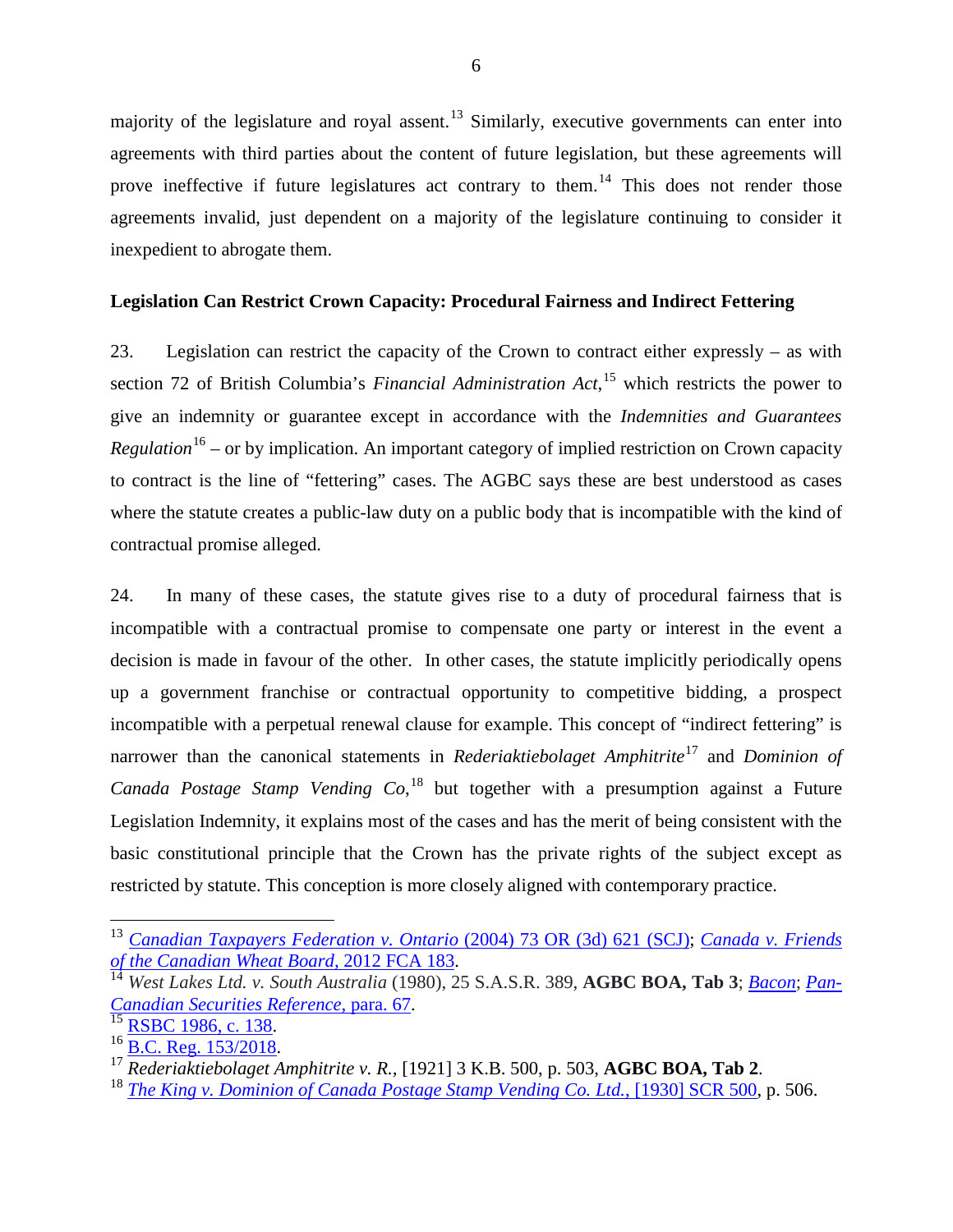25. The presumption against a Future Legislation Indemnity can be distinguished from this version of the "indirect fettering rule" in that it is a presumption, rather than a lack of authority.

# **No Need for "Business Contract" Exception: Reconciling** *Wells* **and** *Pacific National Investments #1*

26. A number of lower courts have said that the relationship between *Wells* and *PNI* #1 is unclear,  $^{19}$  $^{19}$  $^{19}$  or even that they are incompatible.<sup>[20](#page-10-1)</sup> The AGBC respectfully submits that both cases were rightly decided, but that this would be an appropriate occasion for this Court to refine what was said by the majority in *PNI #1* about the relationship between the two decisions.

27. *Wells* established that the Crown has the capacity to make itself liable in contract for damages resulting from future legislation, that the Legislature can extinguish that obligation in subsequent legislation, and that to do so it must use clear language. Finally, *Wells* provided a limited exception to the presumption against such a Future Legislation Indemnity in the case of individuals whose public employment is terminated without cause before the expiry of its term.

28. *PNI #1* concerned the contractual capacity of a municipality without the inherent right to contract as a person. This Court declined to imply into the statute giving the City of Victoria its authority to contract the power to indemnify a party for a zoning decision. Although the facts of *PNI #1* involved a "down zoning", any rule allowing for a contractual indemnity would apply equally in the case of a contractual promise to alter zoning for the benefit of an owner. Since such decisions give rise to duties of procedural fairness to persons on both sides of the issue,  $21$  the presumption that statutory regimes are consistent with procedural fairness was sufficient for the majority to come to the conclusion that an ability to make this kind of promise had to be expressly laid out in the municipality's statutory grant of powers.

29. The problem is caused by paragraph 61 of *PNI #1,* which sets out the basis for the distinction between the two cases in two ways. One basis is between the levels of government,

<span id="page-10-0"></span><sup>19</sup> *[Andrews v. Canada \(Attorney General\),](http://canlii.ca/t/g8vfc)* 2014 NLCA 32; *[Levy v. British Columbia,](http://canlii.ca/t/hq4sj#par36)* <sup>2018</sup>

<span id="page-10-1"></span><sup>&</sup>lt;sup>20</sup> [Rio Algom Ltd. v. Canada \(Attorney General\),](http://canlii.ca/t/fpm0f#par152) 2012 ONSC 550, para. 153. <sup>21</sup> [Old St. Boniface Residents Assn. Inc. v. Winnipeg \(City\)](http://canlii.ca/t/1fspc), [1990] 3 SCR 1170.

<span id="page-10-2"></span>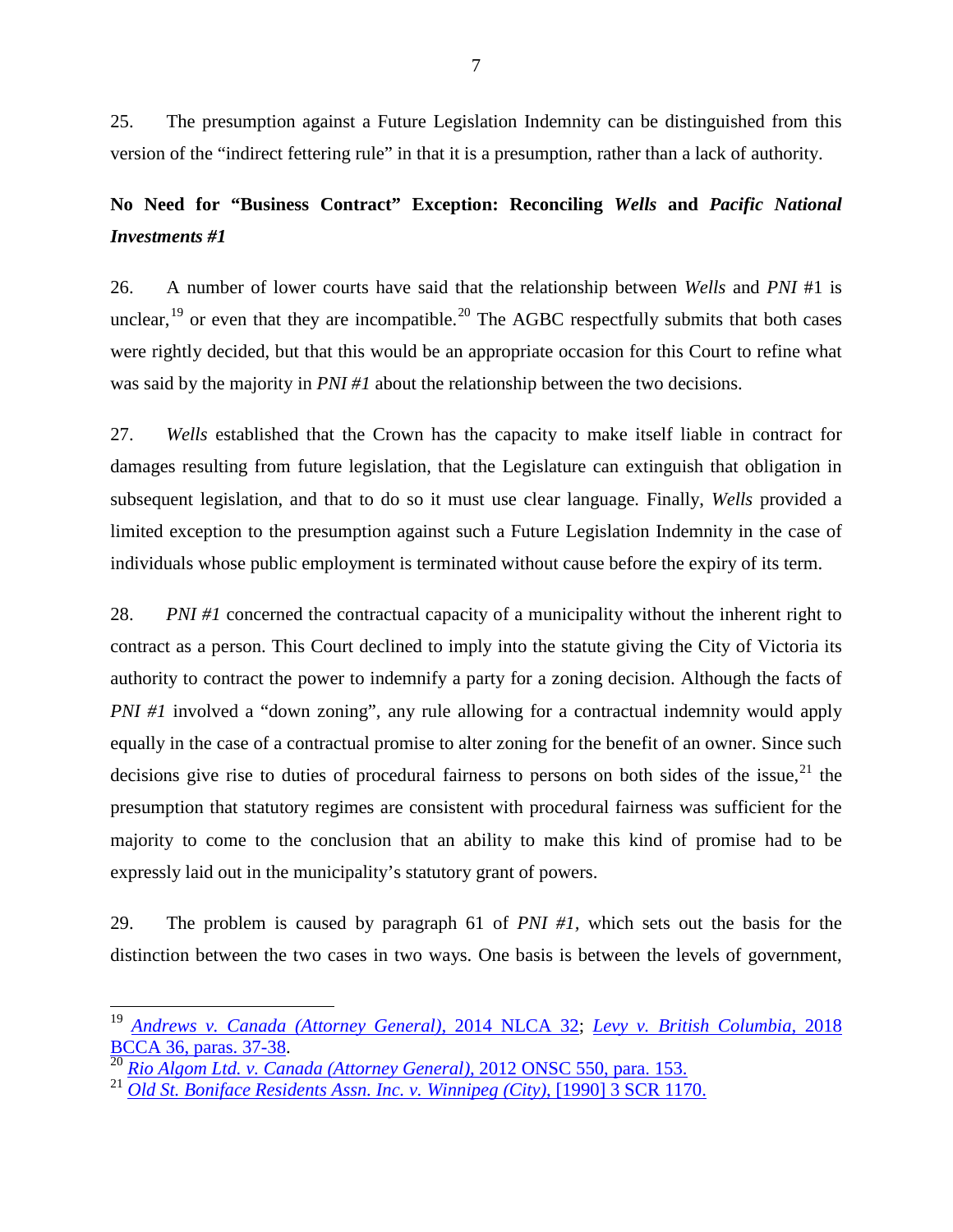since *Wells* dealt with the Crown in right of the Province and the provincial legislature, while *PNI #1* dealt with a local government and a zoning bylaw. The other was the nature of the contract, where the employment contract in *Wells* was taken to be a "business contract", while the arrangement to encourage improvement of Victoria's Inner Harbour by a private developer was apparently considered to be a different sort of contract:

The *Wells* case did not deal with a contract governing the exercise of municipal legislative powers. The agreement in dispute remained a business contract in relation to the hiring of senior civil servants.<sup>[22](#page-11-0)</sup>

30. The distinction based between municipal legislative powers and those of a sovereign legislature can be understood on the basis of the foregoing analysis. Municipalities do not have inherent authority to contract as persons, but only the authority granted by statute. Moreover, in exercising certain legislative powers around zoning, municipalities have procedural duties of fairness that could realistically be compromised by an indemnity that would be triggered depending on the decision of the municipality. By contrast, a sovereign legislature has no procedural duty of fairness<sup>[23](#page-11-1)</sup> and has the constitutional authority to decide what it will do with possible Crown liabilities arising from the legislation before it.

31. On the other hand, the use of the concept of a "business contract" by the majority in *PNI #1* to distinguish the result in that case and the one in *Wells* has created unnecessary difficulties. As this Court implicitly recognized in *Ferme Vi-Ber,* governments almost inevitably have a mix of pecuniary and public policy reasons for entering into contracts.<sup>[24](#page-11-2)</sup> The distinction between business contracts and other contracts is illusory in the public sector. Even if it were possible to make it, it is hard to see why the appointment of an administrative tribunal member is a "business contract", while obtaining public amenities in return for development opportunities is not. The distinction has not been of assistance to the lower courts.

32. Understood as a presumption, the rule that a Crown Contract does not contain a Future Legislation Indemnity without clear language applies to the most straightforward of goods,

<span id="page-11-1"></span><span id="page-11-0"></span><sup>22</sup> *PNI #1,* [para. 61.](http://canlii.ca/t/522z#par60) <sup>23</sup> *[Authorson v. Canada \(Attorney General\),](http://canlii.ca/t/51p6)* [2003] 2 SCR 40, 2003 SCC 39.

<span id="page-11-2"></span><sup>24</sup> *Ferme Vi*‑*Ber inc. v. Financière agricole du Québec,* [\[2016\] 1 SCR 1032, 2016 SCC 34, para.](http://canlii.ca/t/gsq3d)  [48.](http://canlii.ca/t/gsq3d)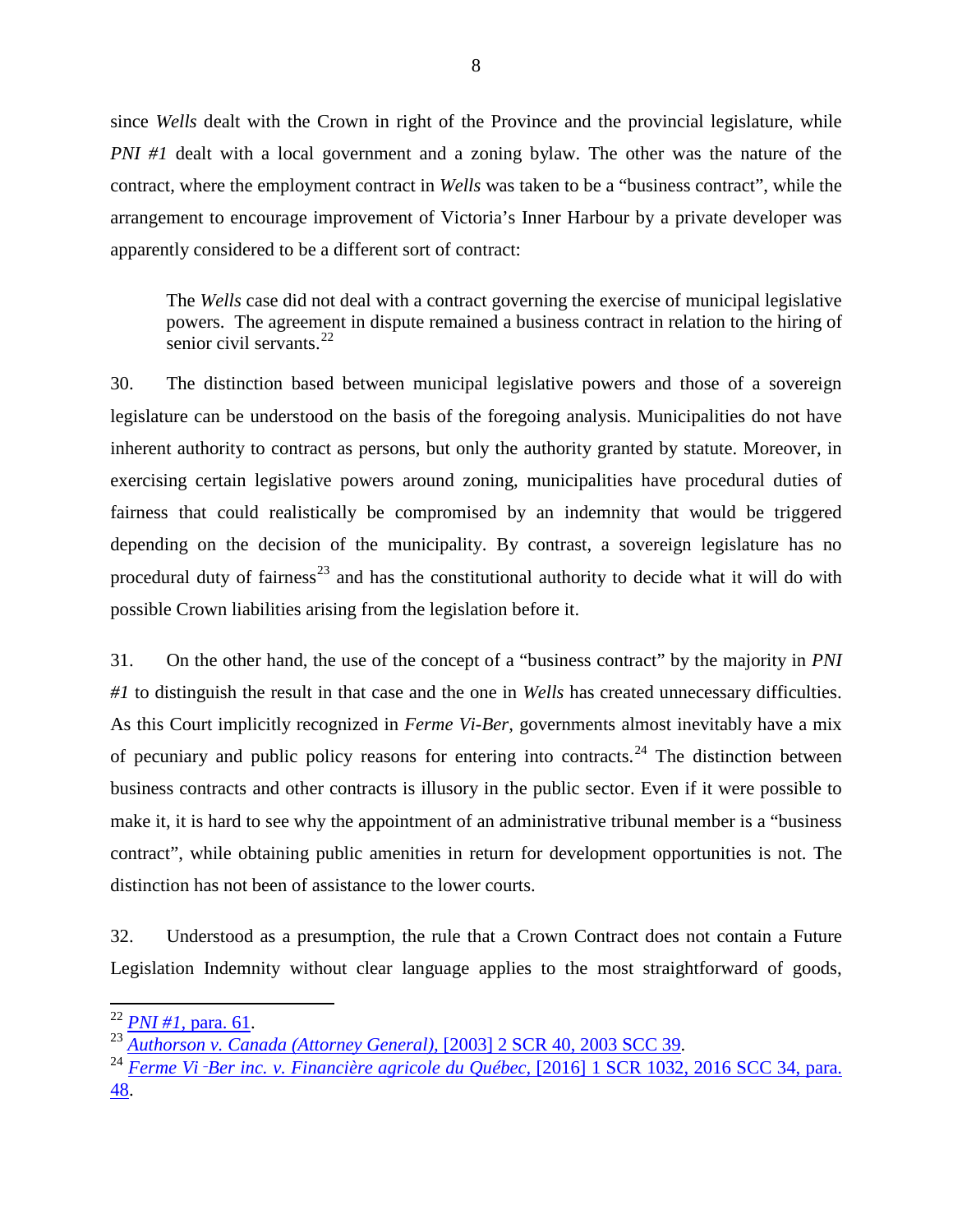services or construction contracts. For example, in *Continental Asphalte,* the argument of an asphalt contractor that it was entitled to sue for changes to public policy in relation to the price of petroleum was dismissed.<sup>[25](#page-12-0)</sup> There is no reason to think of the arrangement to build the Esquimalt & Nanaimo Railway as more or less "business-like" than the hiring of Andrew Wells to be Public Utilities Commissioner.

33. The thrust of the distinction the majority in *PNI #1* was making was between situations in which there is a public law duty at odds with a private indemnity. The examples it gave of "business contracts" (for example, contracting out a bus service or hiring) are really examples where such a duty did not exist. In the municipal or administrative law context, that is the real distinction: if a duty of procedural fairness exists, then the party that owes that public duty cannot, without clear statutory authority, create a private-law obligation that would give rise to a reasonable apprehension of bias in the performance of the public duty.

34. Viewed this way, *Wells* and *PNI #1* can be reconciled without need to resort to an artificial distinction between "business" contracts and other contracts public authorities might enter into. Mr. Wells's appointment for a term that continued until retirement created a contractual obligation to pay damages in case his position was abolished that overcame the presumption against a Future Legislation Indemnity. There was no limit on the capacity of the Crown in right of Newfoundland to offer what was in effect a Future Legislation Indemnity. *PNI #1* was ultimately decided on an interpretation of the provisions of British Columbia's *Municipal Act* that gave local governments contractual powers. The majority decided that the implied right to an economically unbiased decision maker in zoning decisions limited this contractual capacity. None of these distinctions require engaging in the quixotic task of distinguishing public-sector "business" contracts from other public contracts.

### **Conclusion**

35. The issue of whether and when a Crown Contract can provide for money damages in the event of future legislative change has been a difficult one. But *ENR, Wells* and *PNI #1* can be reconciled with each other and with fundamental constitutional principles.

<span id="page-12-0"></span><sup>25</sup> *Continental Asphalte Inc. v. Canada* (1986), 4 FTR 289 (TD), **AGBC BOA, Tab 1**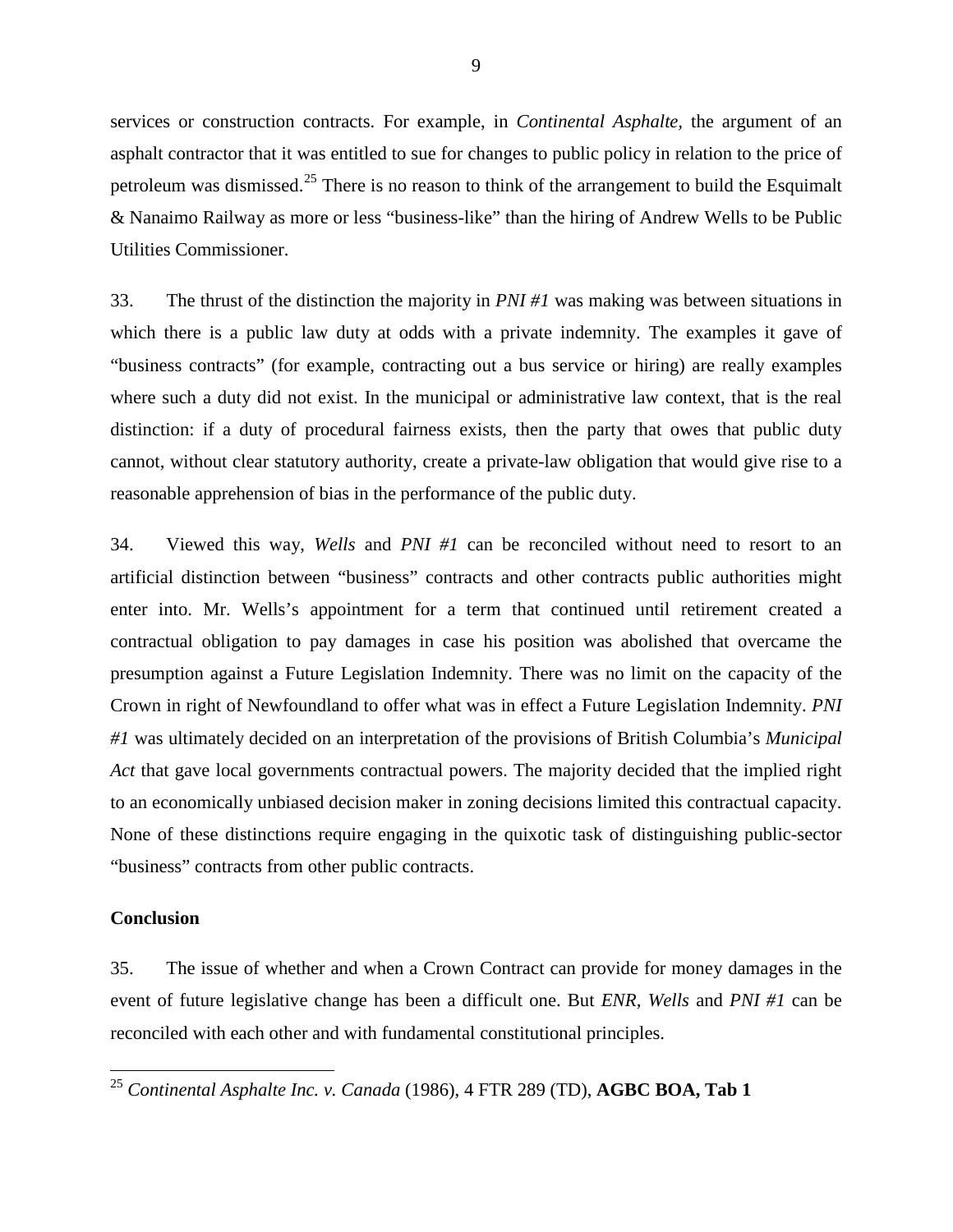36. The first principle is that in the absence of clear language in the contract a Crown Contract is presumed not to include a Future Legislation Indemnity. The second principle is that this presumption can be rebutted by clear language. This is because, in the absence of statutory limits, the Crown has full capacity to make any contracts a private party could. These two principles explain *ENR* and *Wells*.

37. *PNI #1* can be understood as holding that statutes that impose a duty of fairness on a public body implicitly prohibit indemnities that would be triggered if the body decides a particular way. This principle does not apply to the Crown in relation to the enactment of statutes by the Legislature, since the Legislature owes no duties of procedural fairness. There is no need to make a distinction between "business contracts" and others, since all public contracts bring with them a presumption against the payment of damages in the event of acts under future legislation which – in the absence of explicit or implicit statutory restrictions on the capacity of the public body – clear language can displace.

38. This approach, grounded in precedent and principle, provides a practical balance between giving public bodies, including the Crown, the tool of a Future Legislation Indemnity in appropriate circumstances, while requiring them to be explicit in choosing this tool, thereby vindicating transparency.

#### **ALL OF WHICH IS RESPECTFULLY SUBMITTED** this 6th day of March, 2019.

J. Gareth Morley and Elizabeth J. Rowbotham Counsel for the Attorney General of British Columbia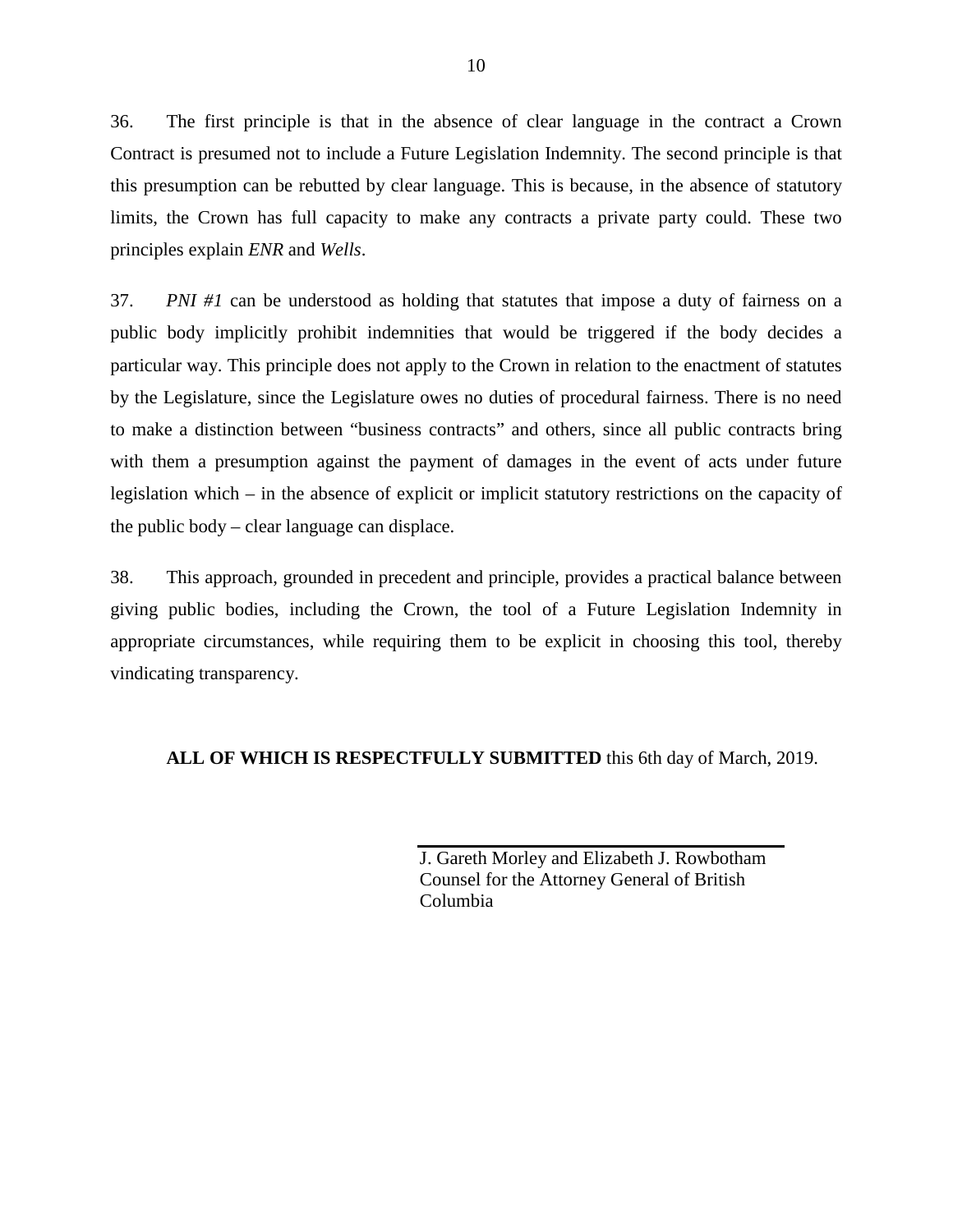# **PART IV: TABLE OF AUTHORITIES**

|     | <b>Case Law</b>                                                                                     | Para # of Factum                   |
|-----|-----------------------------------------------------------------------------------------------------|------------------------------------|
| 1.  | <b>Andrews v. Canada (Attorney General), 2014 NLCA 32</b>                                           | 26                                 |
| 2.  | Authorson v. Canada (Attorney General), [2003] 2 SCR 40,<br>2003 SCC 39                             | 30                                 |
| 3.  | Bacon v. Saskatchewan Crop Insurance Corp., [1999] 11<br>WWR 51 (Sask CA)                           | 11, 22                             |
| 4.  | Bank of Montreal v. Québec, [1979] 1 SCR 565, p. 574                                                | 8                                  |
| 5.  | British Columbia v. Equimalt and Nanaimo Railway Co.<br>[1950] 1 DLR 305 (JCPC) [ENR]               | 13, 20, 35, 36                     |
| 6.  | Canada v. Friends of the Canadian Wheat Board, 2012 FCA<br>183                                      | 22                                 |
| 7.  | Canadian Taxpayers Federation v. Ontario (2004) 73 OR<br>(3d) 621 (SCJ)                             | 22                                 |
| 8.  | Canadian Pacific Hotels Ltd. v. Bank of Montreal, [1987] 1<br><b>SCR 711</b>                        | 14                                 |
| 9.  | Chapman v. Canada (Minister of Indian and Northern<br>Affairs), 2003 BCCA 665, para. 42             | 13                                 |
| 10. | Continental Asphalte Inc. v. Canada (1986), 4 FTR 289<br>(TD), AGBC BOA, Tab 1                      | 32                                 |
| 11. | Ferme Vi-Ber inc. v. Financière agricole du Québec, [2016]<br>1 SCR 1032, 2016 SCC 34, para. 48     | 31                                 |
| 12. | The King v. Dominion of Canada Postage Stamp Vending<br>Co. Ltd., [1930] SCR 500, p. 506            | 24                                 |
| 13. | Levy v. British Columbia, 2018 BCCA 36, paras. 37-38                                                | 26                                 |
| 14. | Old St. Boniface Residents Assn. Inc. v. Winnipeg (City),<br>[1990] 3 SCR 1170                      | 28                                 |
| 15. | Pacific National Investments v. Victoria (City), [2000] 2<br>SCR 919, 2000 SCC 64 [ <i>PNI #1</i> ] | 6, 7, 26, 28, 29, 31,<br>33-35, 37 |
| 16. | <i>Québec v. Labrecque,</i> [1980] 2 SCR 1057, p. 1082                                              | 8                                  |
| 17. | R. v. Woodbrun (1898), 29 SCR 112                                                                   | 10                                 |